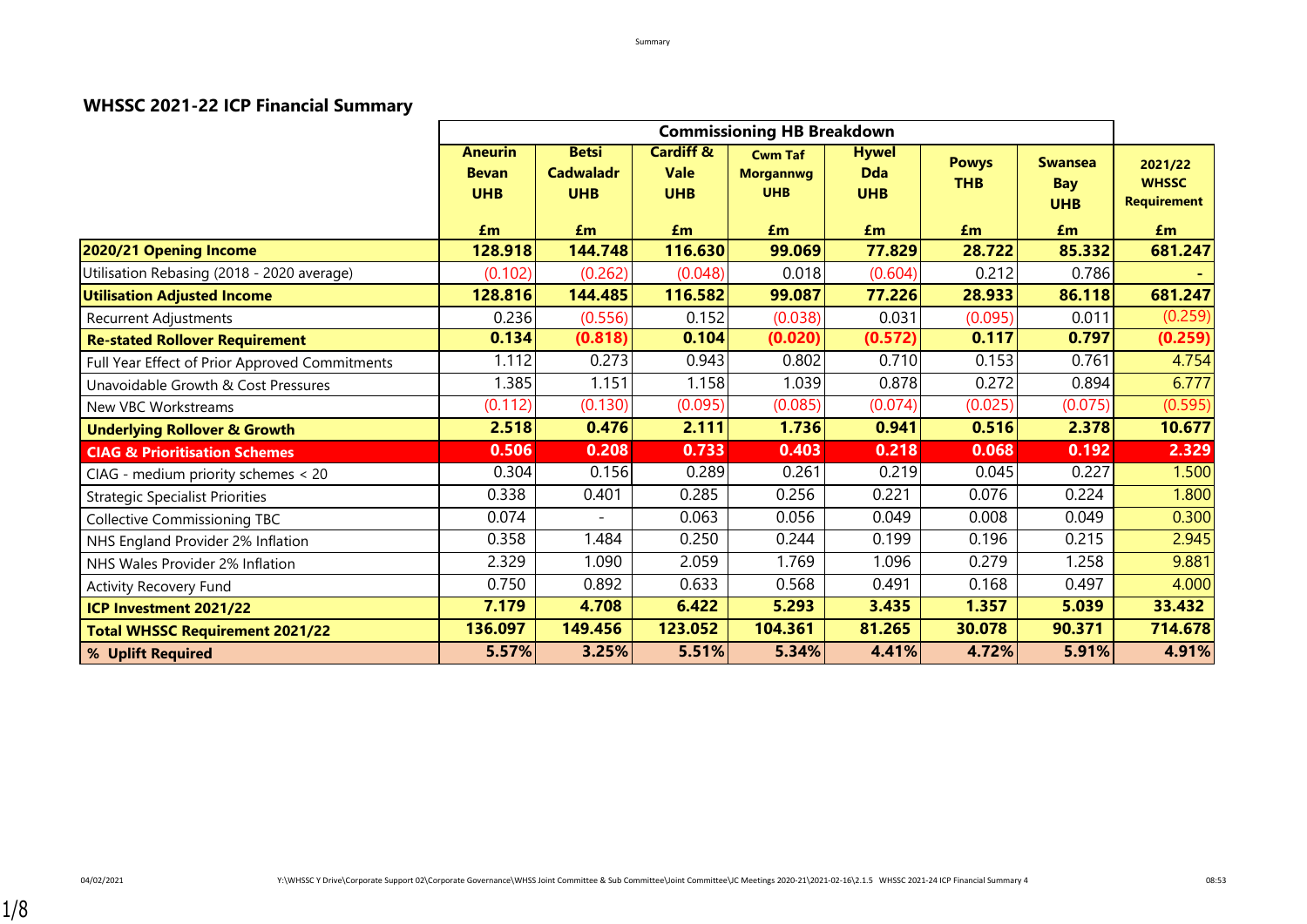## **2021-24 Financial Plan WHSSC ICP Financial Tables Riskshare Tables Commissioner Split**

#### **Income Assumptions**

|     | Table 2                                                                                                |                          |         |                     |                                   |                |                          |                |                |                  |                |                |                |                |
|-----|--------------------------------------------------------------------------------------------------------|--------------------------|---------|---------------------|-----------------------------------|----------------|--------------------------|----------------|----------------|------------------|----------------|----------------|----------------|----------------|
|     |                                                                                                        |                          |         |                     |                                   | <b>Aneurin</b> | <b>Betsi</b>             | <b>Cardiff</b> | <b>Cwm Taf</b> | <b>Cwm Taf</b>   | <b>Hywel</b>   | <b>Powys</b>   | <b>SB</b>      | <b>Total</b>   |
| Ref | Opening Income 2021/22                                                                                 | 2021/22                  | 2021/22 | 2022/23             |                                   | <b>Bevan</b>   | Cadwaladr                | and Vale       | (Bridgend)     | <b>Morgannwg</b> | <b>Dda</b>     |                |                |                |
|     |                                                                                                        | £m                       | £m      | £m                  |                                   | <b>UHB</b>     | <b>UHB</b>               | <b>UHB</b>     | <b>UHB</b>     | <b>UHB</b>       | <b>UHB</b>     | <b>THB</b>     | <b>UHB</b>     |                |
|     |                                                                                                        |                          |         |                     |                                   |                |                          |                |                |                  |                |                |                |                |
|     |                                                                                                        |                          |         |                     |                                   |                |                          |                |                |                  |                |                |                |                |
|     | 20/21 Income Expections as at December 2019                                                            | 634.044                  |         |                     | Dec-18                            | 117.198        | 138.742                  | 108.248        |                | 90.982           | 72.846         | 25.604         | 80.424         | 634.044        |
|     |                                                                                                        |                          |         |                     |                                   |                |                          |                |                |                  |                |                |                |                |
|     | Major Trauma Network Non Recurring                                                                     |                          |         |                     |                                   | 0.274          | $\overline{\phantom{0}}$ | 0.225          |                | $-0.186$         | $-0.182$       | 0.032          | 0.199          |                |
|     |                                                                                                        | (1.097)                  |         |                     |                                   |                |                          |                |                |                  |                |                |                | (1.097)        |
|     |                                                                                                        |                          |         |                     |                                   | 0.298          |                          | 0.244          |                | $-0.203$         |                |                | 0.217          |                |
|     | Major Trauma Centre Allocation Non Recurring                                                           | (1.176)                  |         |                     |                                   |                |                          |                |                |                  | $-0.198$       | 0.016          |                | (1.176)        |
|     |                                                                                                        |                          |         |                     |                                   |                |                          |                |                |                  |                |                |                |                |
|     | Critical Care Task and Finish Allocation Non Recurring                                                 |                          |         |                     |                                   | 0.072          | $\sim$                   | 0.059          |                | $-0.049$         | $-0.048$       | 0.008          | 0.053          |                |
|     |                                                                                                        | (0.290)                  |         |                     | As per risk sharing rebasing      |                |                          |                |                |                  |                |                |                | (0.290)        |
|     |                                                                                                        |                          |         |                     |                                   |                |                          |                |                |                  |                |                |                |                |
|     | <b>Cystic Fibrosis Support Non Recurring</b>                                                           |                          |         |                     |                                   | 0.004          | 0.005                    | 0.004          |                | $-0.003$         | $-0.003$       | 0.001          | 0.003          |                |
|     |                                                                                                        | (0.024)                  |         |                     | Population inc ABM infrastructure |                |                          |                |                |                  |                |                |                | (0.024)        |
|     | Running Blades for Children Non Recurring                                                              |                          |         |                     |                                   | 0.033          | 0.039                    | 0.028          |                | $-0.025$         | $-0.022$       | 0.007          | 0.022          |                |
|     |                                                                                                        | (0.175)                  |         |                     |                                   |                |                          |                |                |                  |                |                |                | (0.175)        |
|     |                                                                                                        |                          |         |                     |                                   |                |                          |                |                |                  |                |                |                |                |
|     | Home Parenteral Nutrition Allocation Non Recurring                                                     |                          |         |                     |                                   | 0.067          |                          | 0.167          |                | $-0.107$         | $-0.035$       | 0.008          | 0.016          |                |
|     |                                                                                                        | (0.400)                  |         |                     |                                   |                |                          |                |                |                  |                |                |                | (0.400)        |
|     |                                                                                                        |                          |         |                     |                                   |                |                          |                |                |                  |                |                |                |                |
|     | Traumatic Stress Service Allocation Non Recurring                                                      |                          |         |                     |                                   | 0.011          | 0.014                    | 0.011          |                | $-0.008$         | $-0.007$       | 0.003          | 0.007          |                |
|     |                                                                                                        | (0.061)                  |         |                     |                                   |                |                          |                |                |                  |                |                |                | (0.061)        |
|     | Adjustment for 20/21 Annual Plan Investment WHSSC                                                      |                          |         |                     |                                   |                |                          |                |                |                  |                |                |                |                |
|     |                                                                                                        | 24.814                   |         |                     |                                   | 5.744          | 4.621                    | 4.854          |                | 3.822            | 2.202          | 0.761          | 2.809          | 24.814         |
|     |                                                                                                        |                          |         |                     |                                   |                |                          |                |                |                  |                |                |                |                |
|     | Risk Share Rebasing Adjustment                                                                         |                          |         |                     |                                   | 0.712          | 0.655                    | 0.259          |                | 0.401            | 0.720          | 1.553          | 1.032          |                |
|     |                                                                                                        | 0.000                    |         |                     |                                   |                |                          |                |                |                  |                |                |                | 0.000          |
|     |                                                                                                        |                          |         |                     |                                   | 1.711          | 1.026                    | 1.623          |                | 1.371            | 1.090          | 0.255          | 1.190          |                |
|     | NHS Wales Provider Inflation 2%                                                                        | 8.266                    |         |                     |                                   |                |                          |                |                |                  |                |                |                | 8.266          |
|     |                                                                                                        |                          |         |                     |                                   |                |                          |                |                |                  |                |                |                |                |
|     | Critical Care Long Term Ventilation FYE                                                                |                          |         |                     |                                   | 0.107          | $\sim$                   | 0.088          |                | 0.073            | 0.071          | 0.012          | 0.078          |                |
|     |                                                                                                        | 0.430                    |         | . _ _ _ _ _ _ _ _ _ |                                   |                |                          |                |                |                  |                |                |                | 0.430          |
|     |                                                                                                        |                          |         |                     |                                   |                |                          |                |                |                  |                |                |                |                |
|     | NHS England Tariff: CQUIN                                                                              |                          |         |                     |                                   | 0.068          | 0.299                    | 0.052          |                | 0.044            | 0.038          | 0.033          | 0.039          |                |
|     |                                                                                                        | 0.573                    |         |                     |                                   |                |                          |                |                |                  |                |                |                | 0.573          |
|     | Lynch Syndrome - (Genetics)                                                                            |                          |         |                     |                                   | 0.056          | 0.066                    | 0.047          |                | 0.042            | 0.037          | 0.013          | 0.037          |                |
|     |                                                                                                        | 0.298                    |         |                     |                                   |                |                          |                |                |                  |                |                |                | 0.298          |
|     |                                                                                                        |                          |         |                     |                                   |                |                          |                |                |                  |                |                |                |                |
|     | Paramedic Band 6 Uplift Allocation                                                                     |                          |         |                     |                                   |                |                          |                |                |                  |                |                |                |                |
|     |                                                                                                        | 0.000                    |         |                     |                                   |                |                          |                |                |                  |                |                |                | 0.000          |
|     |                                                                                                        |                          |         |                     |                                   |                |                          |                |                |                  |                |                |                |                |
|     | Provider Wage Award                                                                                    | 3.595                    |         |                     |                                   | 0.786          | 0.360                    | 0.779          |                | 0.599            | 0.463          | 0.116          | 0.492          | 3.595          |
|     |                                                                                                        |                          |         |                     |                                   |                |                          |                |                |                  |                |                |                |                |
|     | Removal of historical Ivacaftor (Kalydeco) funding                                                     |                          |         |                     |                                   | 0.162          | 0.648                    | 0.970          |                | 0.161            |                |                | 0.645          |                |
|     |                                                                                                        | (2.586)                  |         |                     |                                   |                |                          |                |                |                  |                |                |                | (2.586)        |
|     | Major Trauma Centre                                                                                    | 11.985                   |         |                     |                                   | 3.039          |                          | 2.489          | 2.065          |                  | 2.013          | 0.168          | 2.210          | 11.985         |
|     | Cross Border Inflation Uplift allocation 0.8%                                                          | 1.108<br>0.547           |         |                     |                                   | 0.109<br>0.100 | 0.615<br>0.110           | 0.073<br>0.079 |                | 0.068<br>0.086   | 0.062<br>0.068 | 0.120<br>0.032 | 0.060<br>0.072 | 1.108<br>0.547 |
|     | <b>Traumatic Stress Quality Initiative</b><br>Closing 20/21 income for baseline                        | 679.852                  |         |                     |                                   | 128.709        | 144.478                  | 116.367        | 2.065          | 96.747           | 77.678         | 28.590         | 85.218         | 679.852        |
|     |                                                                                                        |                          |         |                     |                                   |                |                          |                |                |                  |                |                |                |                |
|     | Traumatic Stress FYE                                                                                   | 0.614                    |         |                     |                                   | 0.112          | 0.123                    | 0.088          |                | 0.097            | 0.077          | 0.036          | 0.081          | 0.614          |
|     | Genetics                                                                                               | 0.782                    |         |                     |                                   | 0.097          | 0.147                    | 0.174          | 0.124          | 0.036            | 0.075          | 0.096          | 0.033          | 0.782          |
|     | Opening Income April 2021 (Pre riskshare adj)                                                          | 681.248                  |         |                     |                                   | 128.918        | 144.748                  | 116.630        | 2.189          | 96.880           | 77.829         | 28.722         | 85.332         | 681.248        |
|     | 2 year average riskshare (2018/19 & 2019/20) & Pooling vs<br>September 20/21 commissioner contribution | $\overline{\phantom{a}}$ |         |                     |                                   |                | (0.262)                  |                |                | 0.018            |                |                | 0.786          |                |
|     |                                                                                                        |                          |         |                     |                                   | (0.102)        |                          | (0.048)        |                |                  | (0.604)        | 0.212          |                | 0.000          |
|     | <b>Opening Income April 2020</b>                                                                       | 681.248                  | $\sim$  |                     |                                   | 128.816        | 144.485                  | 116.582        | 2.189          | 96.898           | 77.226         | 28.933         | 86.118         | 681.247        |

|     | Table 2                                                                                                |                 |               |               |                                   |
|-----|--------------------------------------------------------------------------------------------------------|-----------------|---------------|---------------|-----------------------------------|
| Ref | Opening Income 2021/22                                                                                 | 2021/22<br>£m   | 2021/22<br>£m | 2022/23<br>£m |                                   |
|     | 20/21 Income Expections as at December 2019                                                            | 634.044         |               |               | Dec-18                            |
|     | Major Trauma Network Non Recurring                                                                     | (1.097)         |               |               |                                   |
|     | Major Trauma Centre Allocation Non Recurring                                                           | (1.176)         |               |               |                                   |
|     | Critical Care Task and Finish Allocation Non Recurring                                                 | (0.290)         |               |               | As per risk sharing rebasing      |
|     | Cystic Fibrosis Support Non Recurring                                                                  | (0.024)         |               |               | Population inc ABM infrastructure |
|     | Running Blades for Children Non Recurring                                                              | (0.175)         |               |               |                                   |
|     | Home Parenteral Nutrition Allocation Non Recurring                                                     | (0.400)         |               |               |                                   |
|     | Traumatic Stress Service Allocation Non Recurring                                                      | (0.061)         |               |               |                                   |
|     | Adjustment for 20/21 Annual Plan Investment WHSSC                                                      | 24.814          |               |               |                                   |
|     | Risk Share Rebasing Adjustment                                                                         | 0.000           |               |               |                                   |
|     | NHS Wales Provider Inflation 2%                                                                        | 8.266           |               |               |                                   |
|     | Critical Care Long Term Ventilation FYE                                                                | 0.430           |               |               |                                   |
|     | NHS England Tariff: CQUIN                                                                              | 0.573           |               |               |                                   |
|     | Lynch Syndrome - (Genetics)                                                                            | 0.298           |               |               |                                   |
|     | Paramedic Band 6 Uplift Allocation                                                                     | 0.000           |               |               |                                   |
|     | Provider Wage Award                                                                                    | 3.595           |               |               |                                   |
|     | Removal of historical Ivacaftor (Kalydeco) funding                                                     | (2.586)         |               |               |                                   |
|     | Major Trauma Centre<br>Cross Border Inflation Uplift allocation 0.8%                                   | 11.985<br>1.108 |               |               |                                   |
|     | Traumatic Stress Quality Initiative                                                                    | 0.547           |               |               |                                   |
|     | Closing 20/21 income for baseline                                                                      | 679.852         |               |               |                                   |
|     | <b>Traumatic Stress FYE</b>                                                                            | 0.614           |               |               |                                   |
|     | Genetics                                                                                               | 0.782           |               |               |                                   |
|     | Opening Income April 2021 (Pre riskshare adj)                                                          | 681.248         |               |               |                                   |
|     | 2 year average riskshare (2018/19 & 2019/20) & Pooling vs<br>September 20/21 commissioner contribution |                 |               |               |                                   |
|     | Opening Income April 2020                                                                              | 681.248         |               |               |                                   |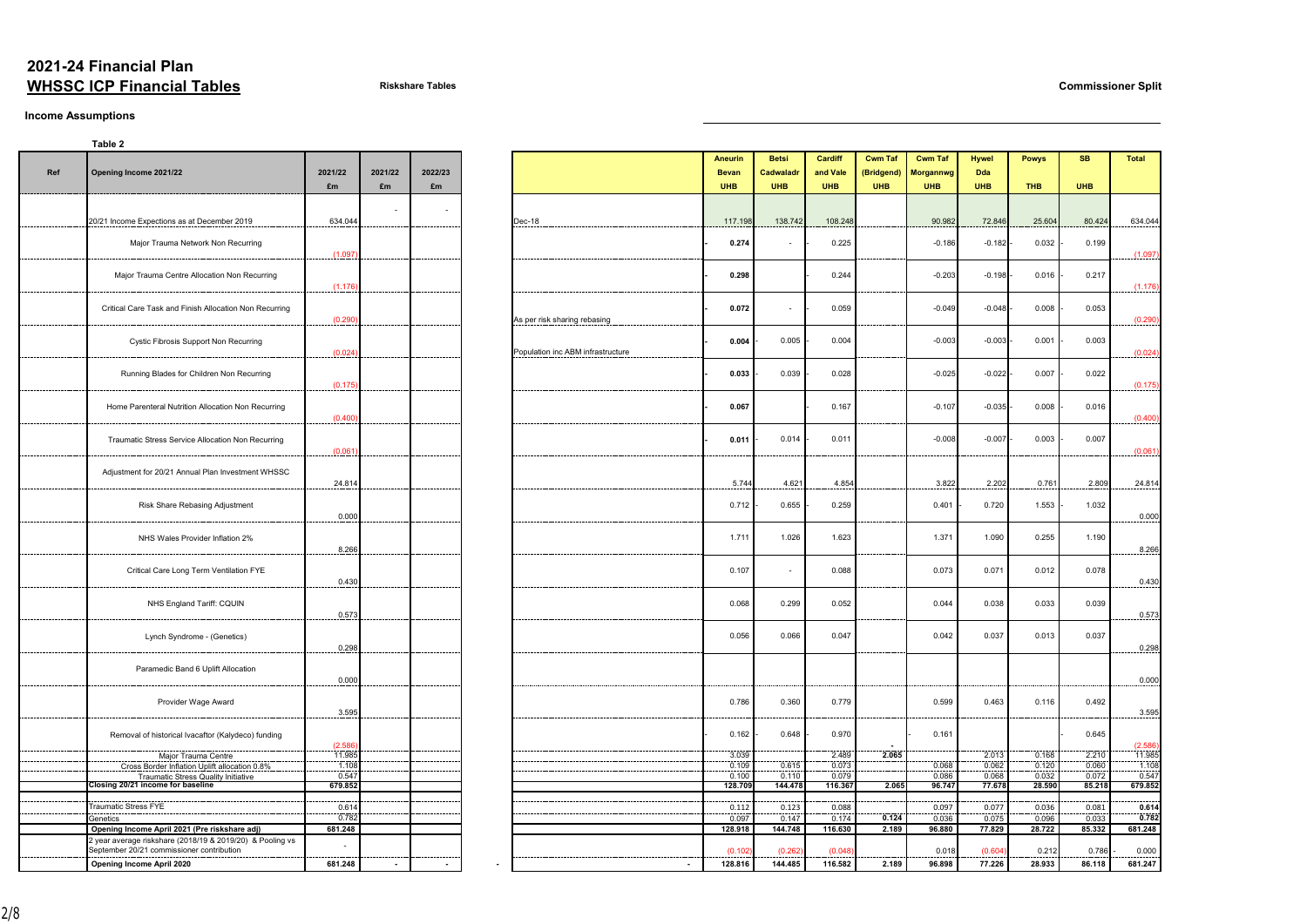# **2021-24 Financial Plan WHSSC ICP Financial Tables Riskshare Tables**

## **Baseline Assessment**

|                                        | Table 3c                                                                |               |               |               |
|----------------------------------------|-------------------------------------------------------------------------|---------------|---------------|---------------|
| <b>Ref</b>                             | <b>Full Year Effect of Prior Year Developments</b>                      | 2021/22<br>£m | 2022/23<br>£m | 2023/24<br>£m |
| Cardiff & Betsi - 2020-21 CIAG Schemes | 20/21 Further Pet Indications                                           | 0.103         | 0.103         | 0.103         |
| BCU .- 2020-21 CIAG Schemes            | Inherited Metabolic Disease (Adult)                                     | 0.130         | 0.130         | 0.130         |
| 2020-21 CIAG Schemes                   | Neuroendocrine Tumours (NETs) Phase 2                                   | 0.170         | 0.170         | 0.170         |
| 2020-21 CIAG Schemes                   | Paediatric Cardiology Standards                                         | 0.172         | 0.172         | 0.172         |
| 2020-21 CIAG Schemes                   | <b>Hereditary Anaemias</b>                                              | 0.100         | 0.100         | 0.100         |
| 2020-21 Prioritisation                 | Percutaneous mitral valve leaflet repair                                | 0.244         | 0.244         | 0.244         |
| Cardiff                                | Cystic Fibrosis New Ward infrastructure                                 | 0.400         | 0.400         | 0.400         |
| 2019/20 CIAG Schemes                   | Neuro-oncology                                                          | 0.050         | 0.050         | 0.050         |
| South Wales                            | <b>Adult Congenital Heart Disease</b><br>------------------------------ | 0.167         | 0.167         | 0.167         |
| South Wales                            | Paeds MRI                                                               | 0.040         | 0.040         | 0.040         |
| Cardiff                                | Neuro rehabilitation<br>-------------------------------------           | 0.037         | 0.037         | 0.037         |
| 2019/20 CIAG Schemes                   | IBD service model year 3<br>-------------------------------             | 0.340         | 0.340         | 0.340         |
| <b>BCU</b>                             | <b>BCU Wheelchair replacement</b>                                       | 0.400         | 0.400         | 0.400         |
| South Wales                            | <b>Neonatal Transport</b><br>-------------------------                  | 0.150         | 0.150         | 0.150         |
| Cardiff                                | Perinatal (Mother & Baby)                                               | 1.825         | 1.825         | 1.825         |
| Cardiff                                | Immunology QPIDS Support (in year service risk)                         | 0.145         | 0.145         | 0.145         |
| Cardiff                                | Nusinersen service costs (in year service risk)                         | 0.063         | 0.063         | 0.063         |
| Cardiff                                | Ketogenic diet (in year service risk)                                   | 0.098         | 0.098         | 0.098         |
| Cardiff                                | RF Ablation (JC agreed commissioning)                                   | 0.120         | 0.120         | 0.120         |
|                                        | <b>Total Full Year Effect of Prior Year Developments</b>                | 4.754         | 4.754         | 4.754         |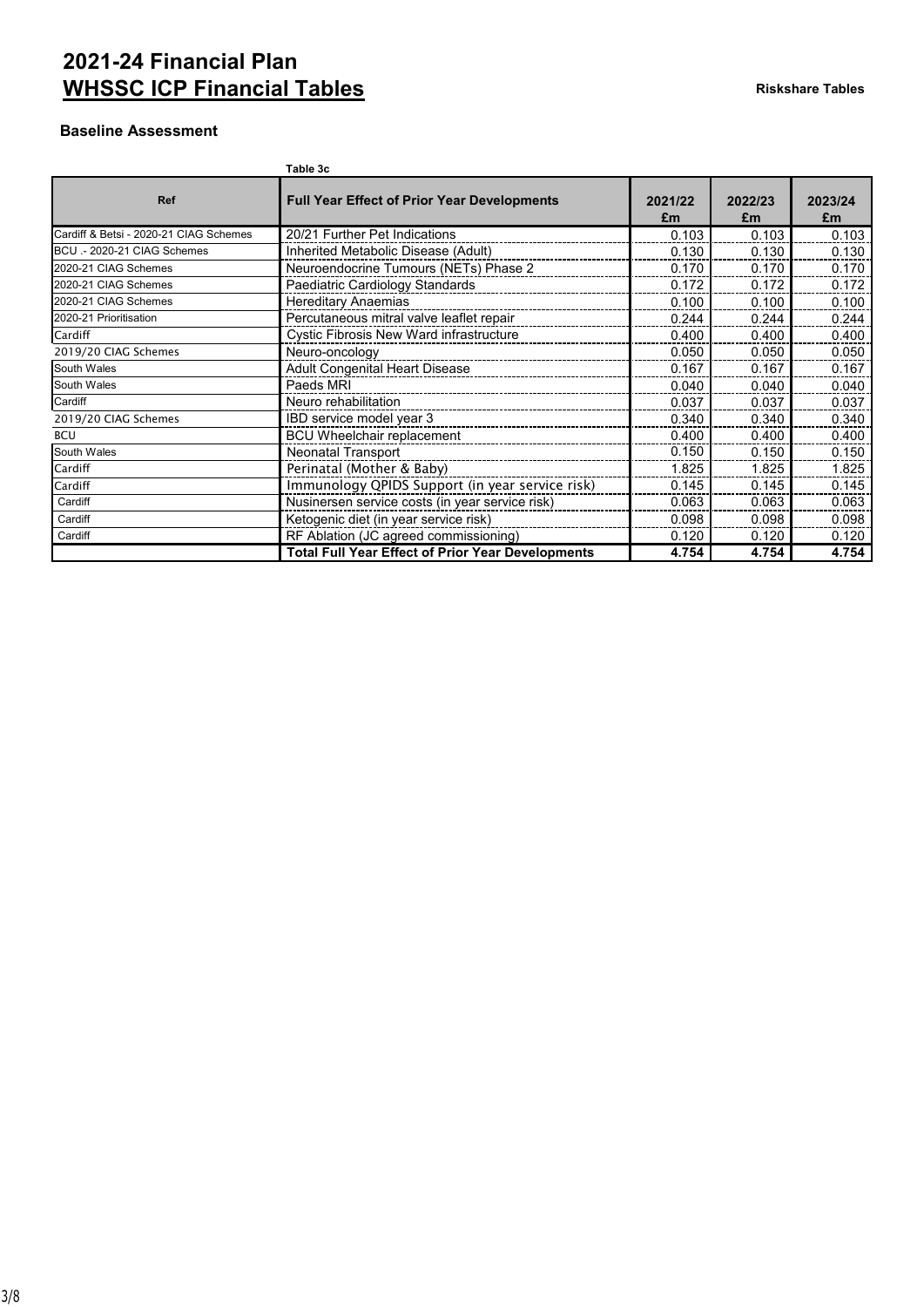# **2021-24 Financial Plan WHSSC ICP Financial Tables**

| Welsh Inflation        | Table 4a - Welsh Inflation $@2\%$ |                               |         |         |         |
|------------------------|-----------------------------------|-------------------------------|---------|---------|---------|
|                        |                                   |                               | 2021/22 | 2022/23 | 2023/24 |
| <b>Provider</b>        | <b>Service</b>                    | <b>Annual Budget Table 3a</b> | £m      | £m      | £m      |
| <b>Welsh Providers</b> | <b>Inflation</b>                  |                               | 9.881   | 9.881   | 9.881   |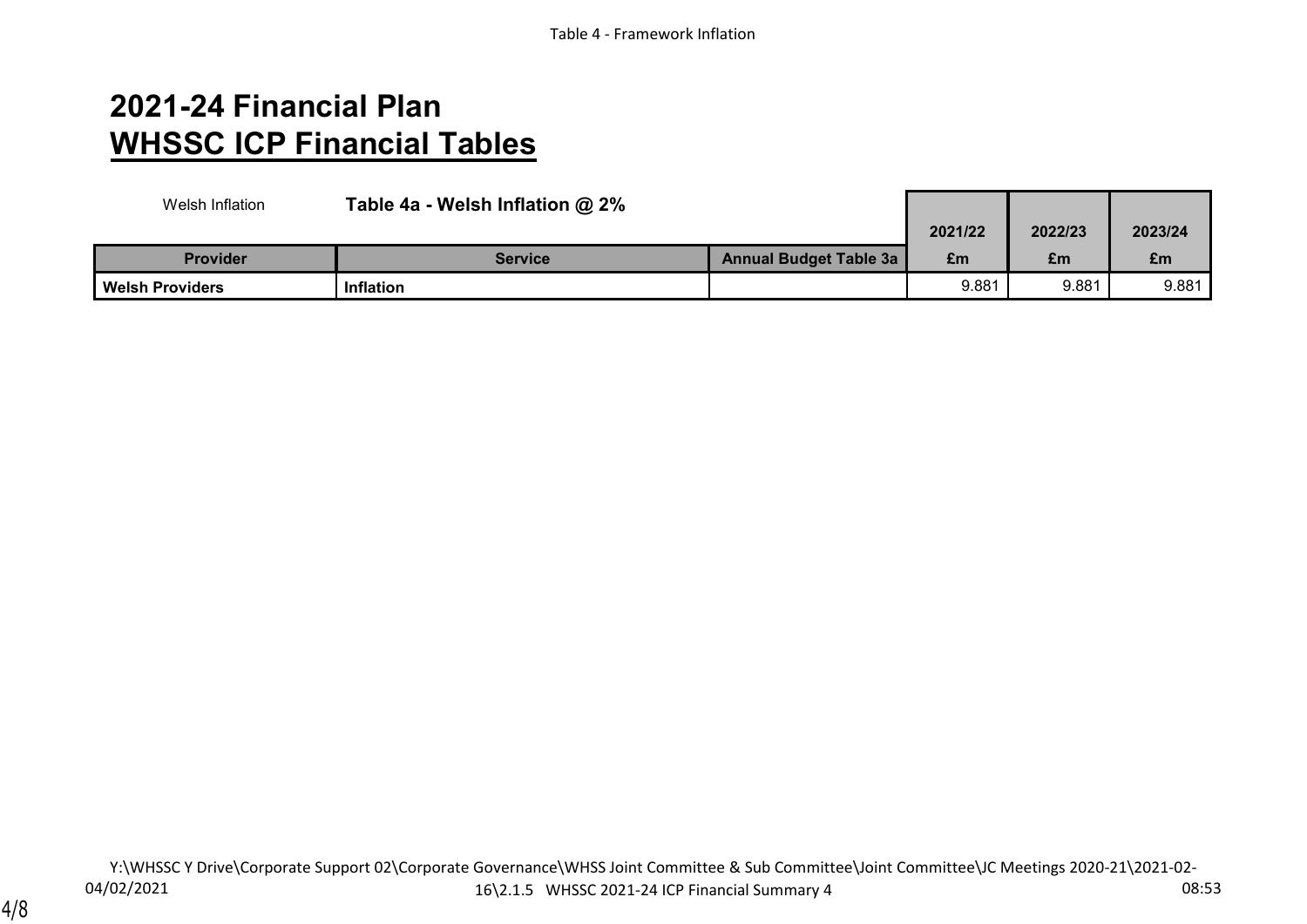# **2021-24 Financial Plan WHSSC ICP Financial Tables**

## **Re-Commissioning Workstreams**

**Table 5**

| <b>Ref</b> | <b>Value Based Commissioning Workstreams</b>            | 2021/22<br>£m | 2022/23<br>£m | 2023/24<br>Em |
|------------|---------------------------------------------------------|---------------|---------------|---------------|
| All        | A10 - Don't reimburse - 'Do Not Do' procedures          | (0.131)       | (0.131)       | (0.131)       |
| All        | A13 - New seating contract                              | (0.131)       | (0.131)       | (0.131)       |
| All        | A25 - Reduce timescale for DToC charge in Mental Health | (0.056)       | (0.056)       | (0.056)       |
| All        | A28 - Repatriate Genetic Tests                          | (0.131)       | (0.131)       | (0.131)       |
| All        | A67 - Reduce replacement procedures using CRTD device   | (0.014)       | (0.014)       | (0.014)       |
| All        | A68 - Home delivery of blood products - North Wales     | (0.131)       | (0.131)       | (0.131)       |
|            | <b>Total VBC</b>                                        | (0.595)       | (0.595)       | (0.595)       |

04/02/2021 Y:\WHSSC Y Drive\Corporate Support 02\Corporate Governance\WHSS Joint Committee & Sub Committee\Joint Committee\JC Meetings 2020-21\2021-02-16\2.1.5 WHSSC 2021-24 ICP Financial Summary 4 08:53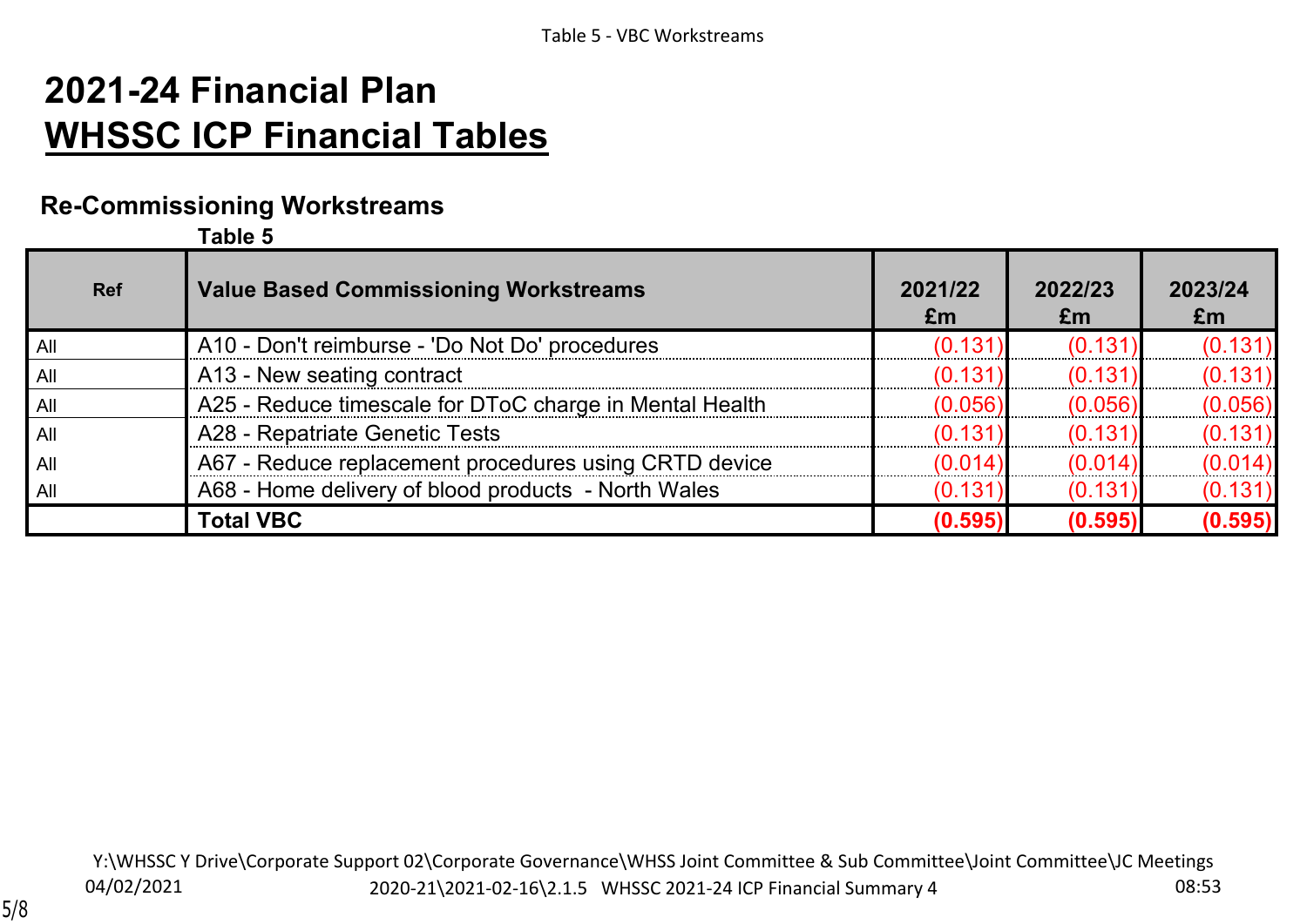## **2021-24 Financial Plan WHSSC ICP Financial Tables Riskshare Tables Riskshare Tables**

|            | Table 6a                                |               |               |               |
|------------|-----------------------------------------|---------------|---------------|---------------|
| <b>Ref</b> | <b>Unavoidable Growth</b>               | 2021/22<br>£m | 2022/23<br>£m | 2023/24<br>£m |
| <b>PET</b> | <b>PET Scan volume</b>                  |               | 0.300         | 0.600         |
| Cardiff    | Clinical Immunology growth              | 1.824         | 2.600         | 2.600         |
| <b>IPM</b> | IPC High Cost Drugs growth              | 0.750         | 1.500         | 2.250         |
| Cardiff    | Lymphoma Panel growth provision @ 6%    | 0.061         | 0.125         | 0.190         |
| Cardiff    | Paediatric Oncology growth @ 2%         | 0.197         | 0.400         | 0.603         |
| Renal      | Dialysis growth                         |               | 1.500         | 3.000         |
| Renal      | ISP contract inflation                  | 0.500         | 1.000         | 1.500         |
|            | WBS EU Directive (IVDD/IVDR) Regulation | 0.250         | 0.750         | 0.750         |
| <b>HD</b>  | High Cost Complex Mental Health WEMSS   | 2.701         | 0.766         | 0.766         |
|            | <b>Total Unavoidable Growth</b>         | 6.282         | 8.941         | 12.259        |

|                     | Table 6b                         |               |               |               |
|---------------------|----------------------------------|---------------|---------------|---------------|
| <b>Planning Ref</b> | <b>Emerging Service Risks</b>    | 2021/22<br>£m | 2022/23<br>£m | 2023/24<br>£m |
| All Wales           | Paeds IMD                        | 0.150         | 0.150         | 0.150         |
| All Wales           | <b>ACHD MRI capacity</b>         | 0.150         | 0.150         | 0.150         |
| Cardiff             | Paediatric Immunology            | 0.145         | 0.145         | 0.145         |
| Cardiff             | Paeds CF precribing & monitoring | 0.050         | 0.050         | 0.050         |
|                     | <b>Total</b>                     | 0.495         | 0.495         | 0.495         |
|                     |                                  |               |               |               |

| 6.777 | 9.436 | 12.754 |
|-------|-------|--------|

|     | Table 6c                       |               |               |               |
|-----|--------------------------------|---------------|---------------|---------------|
| Ref | <b>NHS England Provider 2%</b> | 2021/22<br>£m | 2022/23<br>£m | 2023/24<br>£m |
|     | <b>Total</b>                   | 2.945         | 2.945         | 2.945         |

**Table 6d**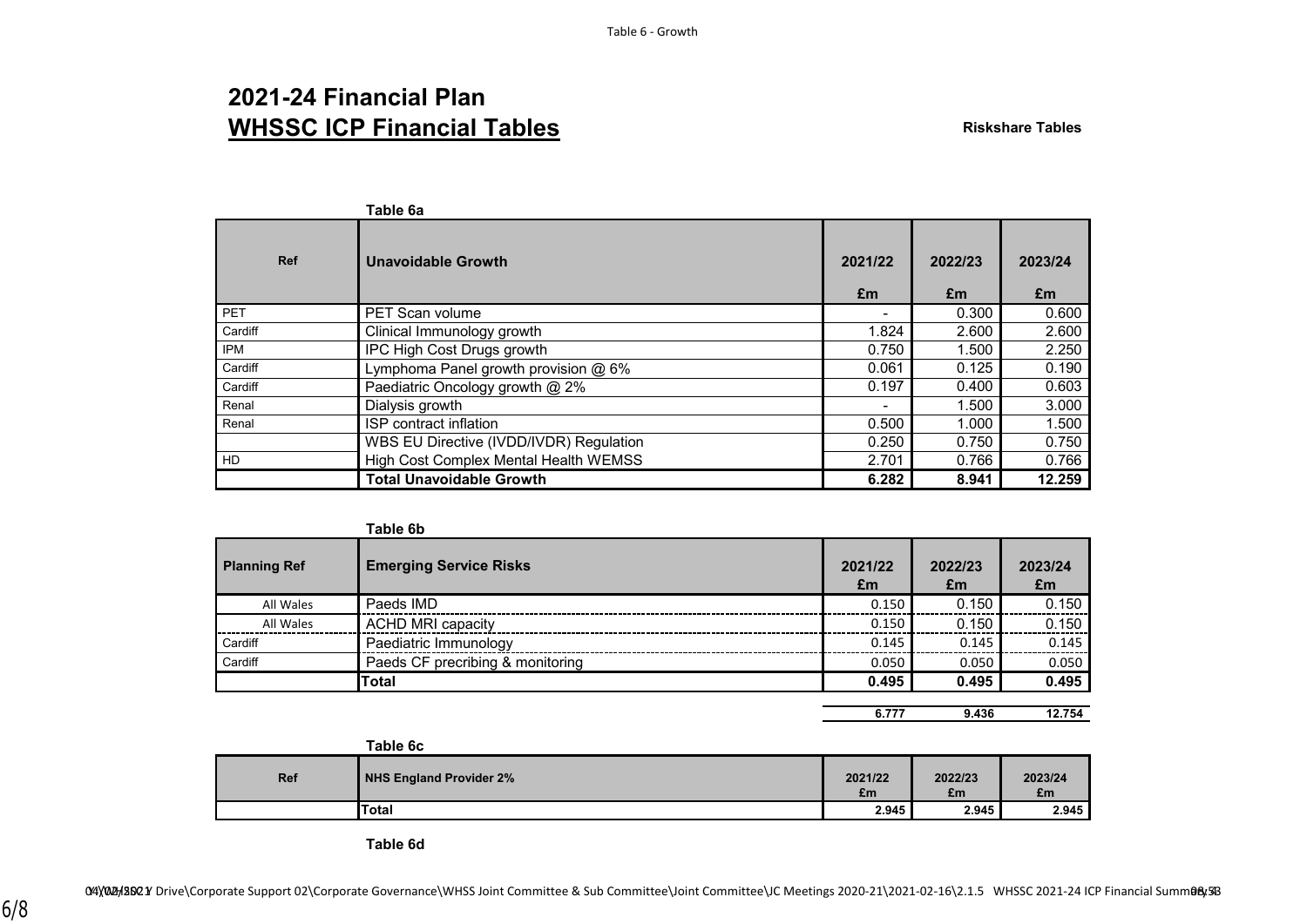# **2021-24 Financial Plan WHSSC ICP Financial Tables Riskshare Tables**

### **New Commissioned Services**

|             | Table 8                     |         |         |         |
|-------------|-----------------------------|---------|---------|---------|
| <b>Ref</b>  |                             | 2021/22 | 2022/23 | 2023/24 |
|             |                             | £m      | £m      | £m      |
| 8b          | <b>Strategic Priorities</b> |         |         |         |
| N & S Wales | <b>CAMHS T4</b>             | 1.000   | 2.000   | 2.000   |
| N & S Wales | Medium Secure Unit          | 0.800   | 1.600   | 1.600   |
|             |                             | 1.800   | 3.600   | 3.600   |